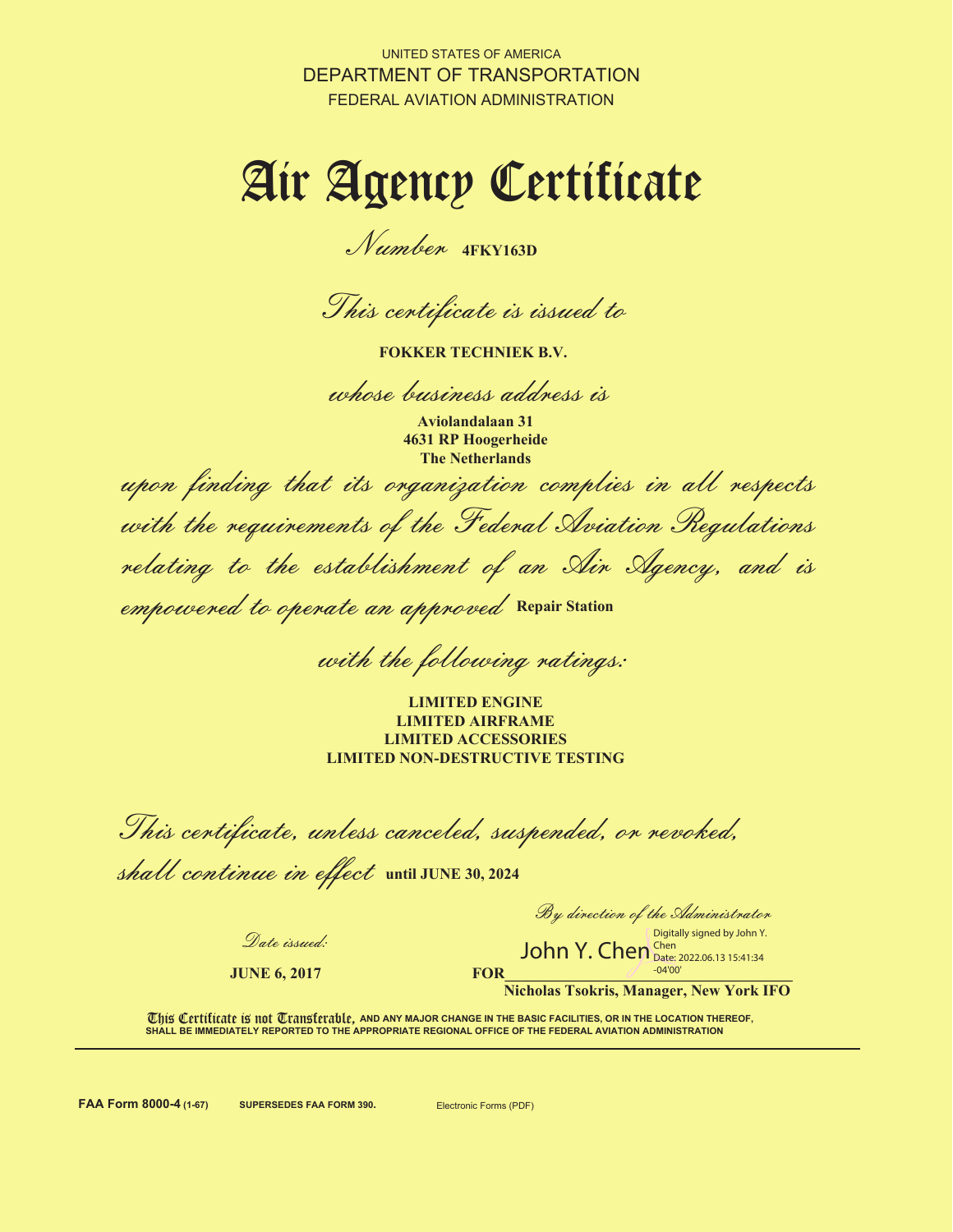## Federal Aviation<br>Administration **Operations** Operations Specifications

#### Table of Contents

#### Part A

|                                                                                                                                                 | HO<br><b>CONTROL</b><br><b>DATE</b> | <b>EFFECTIVE</b><br><b>DATE</b> | <b>AMENDMENT</b><br><b>NUMBER</b> |
|-------------------------------------------------------------------------------------------------------------------------------------------------|-------------------------------------|---------------------------------|-----------------------------------|
| 001 Issuance and Applicability                                                                                                                  | 05/06/2022                          | 06/08/2022                      | 3                                 |
| 002 Definitions and Abbreviations                                                                                                               | 12/14/2017                          | 05/11/2018                      | 2                                 |
| 003 Ratings and Limitations                                                                                                                     | 04/03/2017                          | 06/08/2022                      | 7                                 |
| 004 Summary of Special Authorizations and Limitations                                                                                           | 09/23/1998                          | 02/14/2019                      |                                   |
| 007 Designated Persons                                                                                                                          | 09/08/2021                          | 06/08/2022                      | 7                                 |
| Electronic/Digital Recordkeeping System,<br>Electronic/Digital Signature, and Electronic Media<br>025                                           | 04/03/2017                          | 11/01/2019                      |                                   |
| Ratings for Repair Stations Located Outside the United<br>060 States Under a Bilateral Aviation Safety Agreement with<br>Maintenance Provisions | 06/07/2018                          | 07/12/2021                      | 4                                 |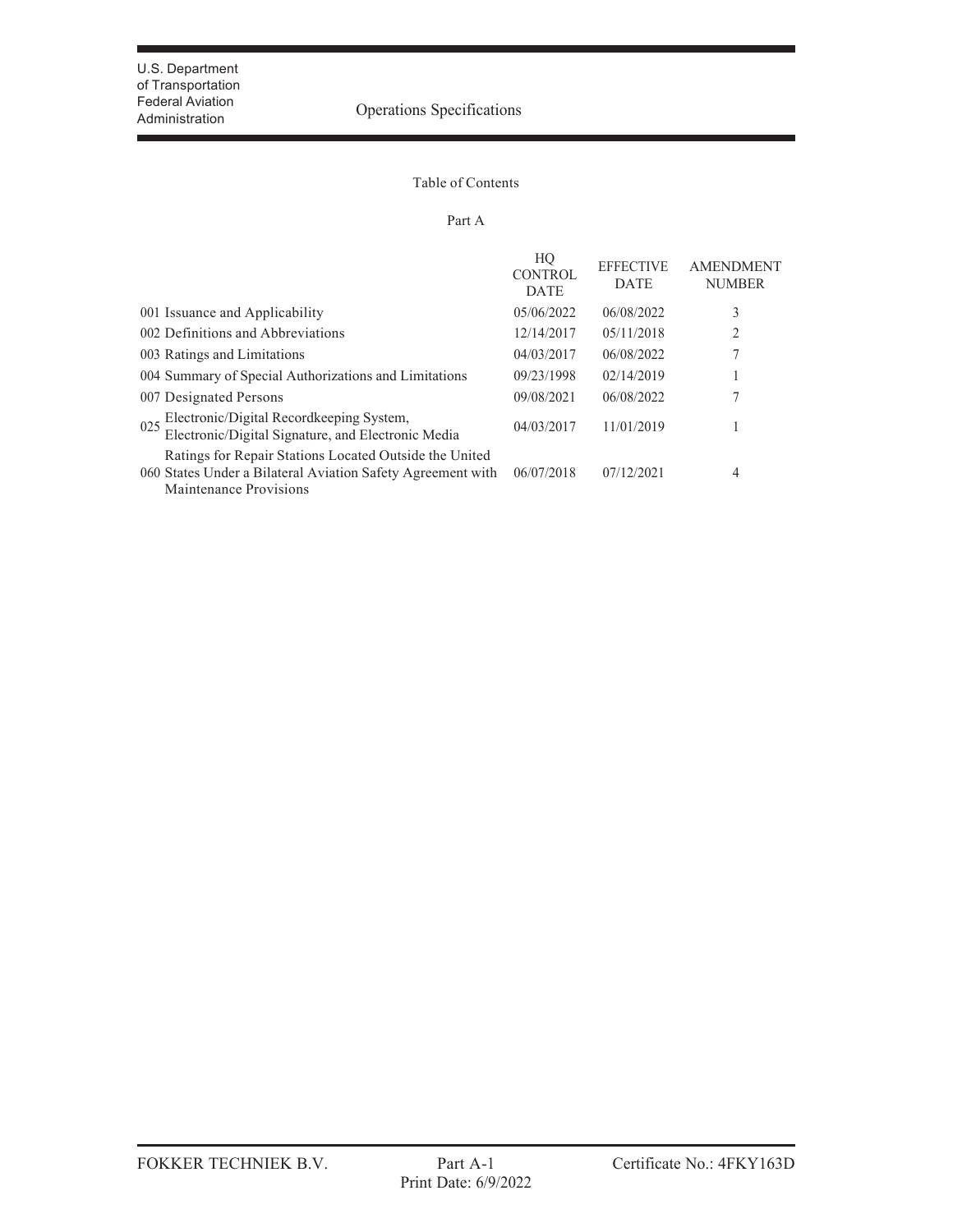Administration Operations Specifications

## **A001 . Issuance and Applicability HQ Control: 05/06/2022**

## **HQ Revision: 05f**

a. These operations specifications are issued to FOKKER TECHNIEK B.V., a Repair Station located outside the United States, pursuant to 14 CFR Part 145, § 145.53(a). The repair station certificate holder shall conduct operations in accordance with 14 CFR Part 145 and these operations specifications.

The certificate holder's address:

| Fixed Location:  | Mailing Address: |
|------------------|------------------|
| Aviolandalaan 31 | P.O. Box 3       |
| Hoogerheide      | Hoogerheide      |
| 4631RP           | 4630AA           |
| Netherlands      | Netherlands      |

b. The holder of these operations specifications is the holder of certificate number 4FKY163D and shall hereafter be referred to as the "certificate holder".

c. These operations specifications are issued as part of this repair station certificate and are in effect as of the date approval is effective. This certificate and these operations specifications shall remain in effect until the expiration date on the issued certificate for a repair station that is located outside the United States unless previously surrendered, suspended, or revoked.

d. The repair station specified on these operations specifications performs maintenance and/or an alteration of aircraft and/or aeronautical products under a safety agreement.

e. The certificate holder is authorized to use only the business name which appears on the certificate to conduct the operations described in subparagraph a.

None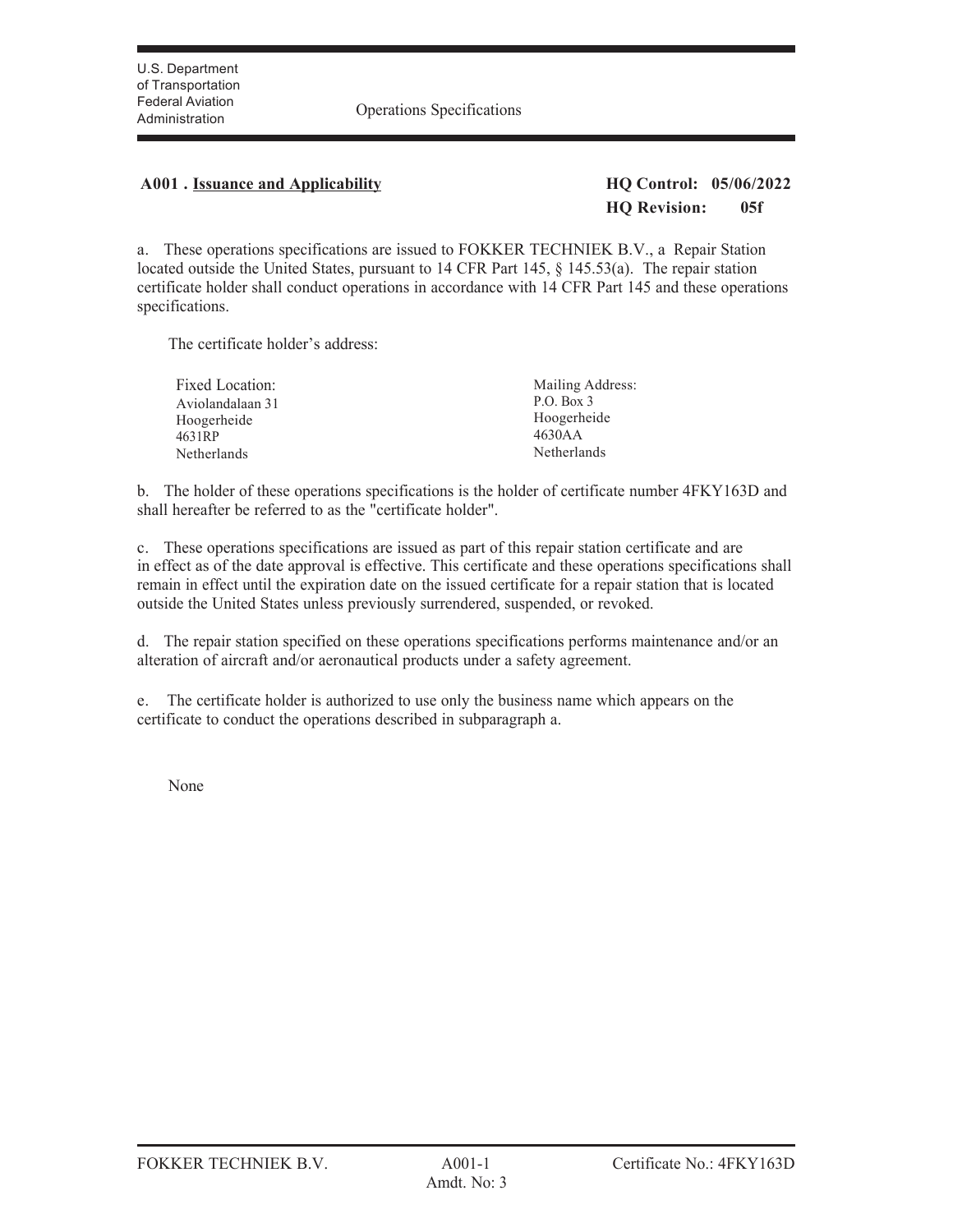U.S. Department of Transportation Federal Aviation

Administration Operations Specifications

- 1. The Certificate Holder applies for the Operations in this paragraph.
- 2. These Operations Specifications are approved by direction of the Administrator.



Digitally signed by James Moran, Principal Maintenance Inspector (FS59) [1] SUPPORT INFO: In Support of Renewal [2] EFFECTIVE DATE: 6/8/2022, [3] AMENDMENT #: 3 DATE: 2022.06.08 09:16:17 -05:00

3. I hereby accept and receive the Operations Specifications in this paragraph.

|                                           | june 15, 2022 |
|-------------------------------------------|---------------|
| Jacco Van Stel, Quality Assurance Manager | Date          |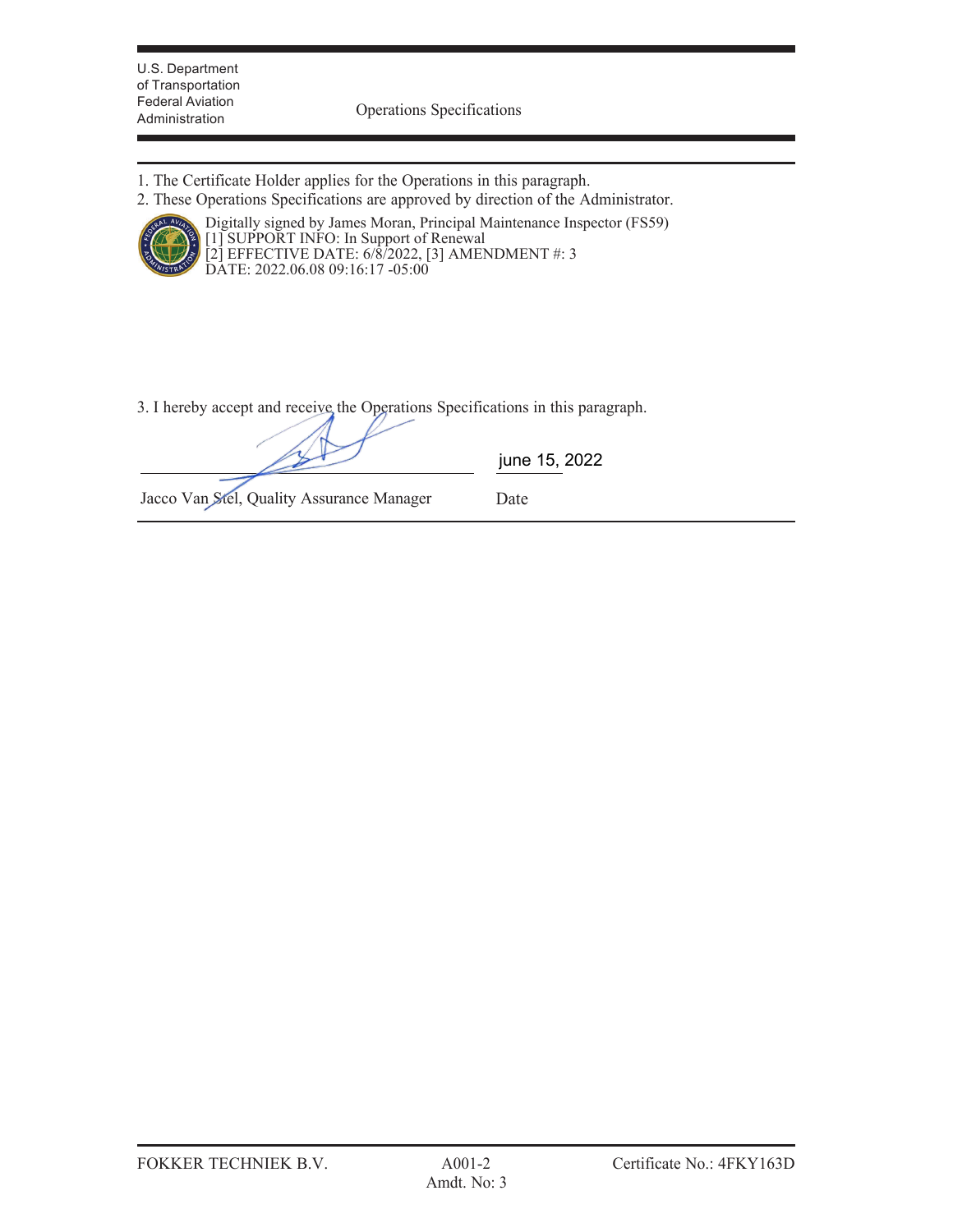$\sim$  $\begin{array}{l} \frac{1}{2} & \text{if } \\ \frac{1}{2} & \text{if } \\ \frac{1}{2} & \text{if } \\ \frac{1}{2} & \text{if } \\ \frac{1}{2} & \text{if } \\ \frac{1}{2} & \text{if } \\ \frac{1}{2} & \text{if } \\ \frac{1}{2} & \text{if } \\ \frac{1}{2} & \text{if } \\ \frac{1}{2} & \text{if } \\ \frac{1}{2} & \text{if } \\ \frac{1}{2} & \text{if } \\ \frac{1}{2} & \text{if } \\ \frac{1}{2} & \text{if } \\ \frac{1}{2} & \text{if } \\ \frac{$ 

Operations Specifications

#### A002. Definitions and Abbreviations

HQ Control: 12/14/2017 **HQ** Revision:  $05d$ 

Unless otherwise defined in these operations specifications, all words, phrases, definitions, and abbreviations have identical meanings to those used in 14 CFR and 49 U.S.C., as cited in Public Law 103-272, as amended. Additionally, the definitions listed below are applicable to operations conducted in accordance with these operations specifications.

| <b>BASA</b>                               | The Bilateral Aviation Safety Agreement (BASA) is an executive<br>agreement concluded between the United States and a foreign country<br>for the purpose of promoting aviation safety; also known as an<br>Agreement for the Promotion of Aviation Safety.                                                              |
|-------------------------------------------|-------------------------------------------------------------------------------------------------------------------------------------------------------------------------------------------------------------------------------------------------------------------------------------------------------------------------|
| <b>Certificate Holder</b>                 | In these operations specifications, the term "certificate holder" means<br>the holder of the repair station certificate described in these operations<br>specifications in Part A paragraph A001 and any of its officers,<br>employees, or agents used in the conduct of operations under this<br>certificate.          |
| CAAS                                      | Civil Aviation Authority of Singapore                                                                                                                                                                                                                                                                                   |
| <b>CFR</b>                                | Code of Federal Regulations                                                                                                                                                                                                                                                                                             |
| <b>Class Rating</b>                       | As used with respect to the certification, ratings, privileges of<br>airframes, powerplants, propellers, radios, instruments, and<br>accessories within a category having similar operating characteristics.                                                                                                            |
| <b>EASA</b>                               | European Aviation Safety Agency                                                                                                                                                                                                                                                                                         |
| <b>EASA Accountable</b><br><b>Manager</b> | The manager who has corporate authority for ensuring that all<br>maintenance required by the customer can be financed and carried out<br>to the standard required by the EASA full-member Authority.                                                                                                                    |
| EU                                        | European Union                                                                                                                                                                                                                                                                                                          |
| <b>Exemption</b>                          | An authorization that permits an alternate means of compliance with a<br>specific CFR. The exemption must meet the procedural requirements<br>of 14 CFR Part 11.                                                                                                                                                        |
| <b>FOCA</b>                               | Federal Office of Civil Aviation                                                                                                                                                                                                                                                                                        |
| <b>FAA Accountable</b><br><b>Manager</b>  | A person designated by the certificated repair station who is<br>responsible for and has authority over all repair station operations that<br>are conducted under 14 CFR Part 145, including ensuring that the<br>repair station's personnel follow the regulations and serving as the<br>primary contact with the FAA. |

**FOKKER TECHNIEK B.V.** 

 $\widetilde{\mathcal{N}}$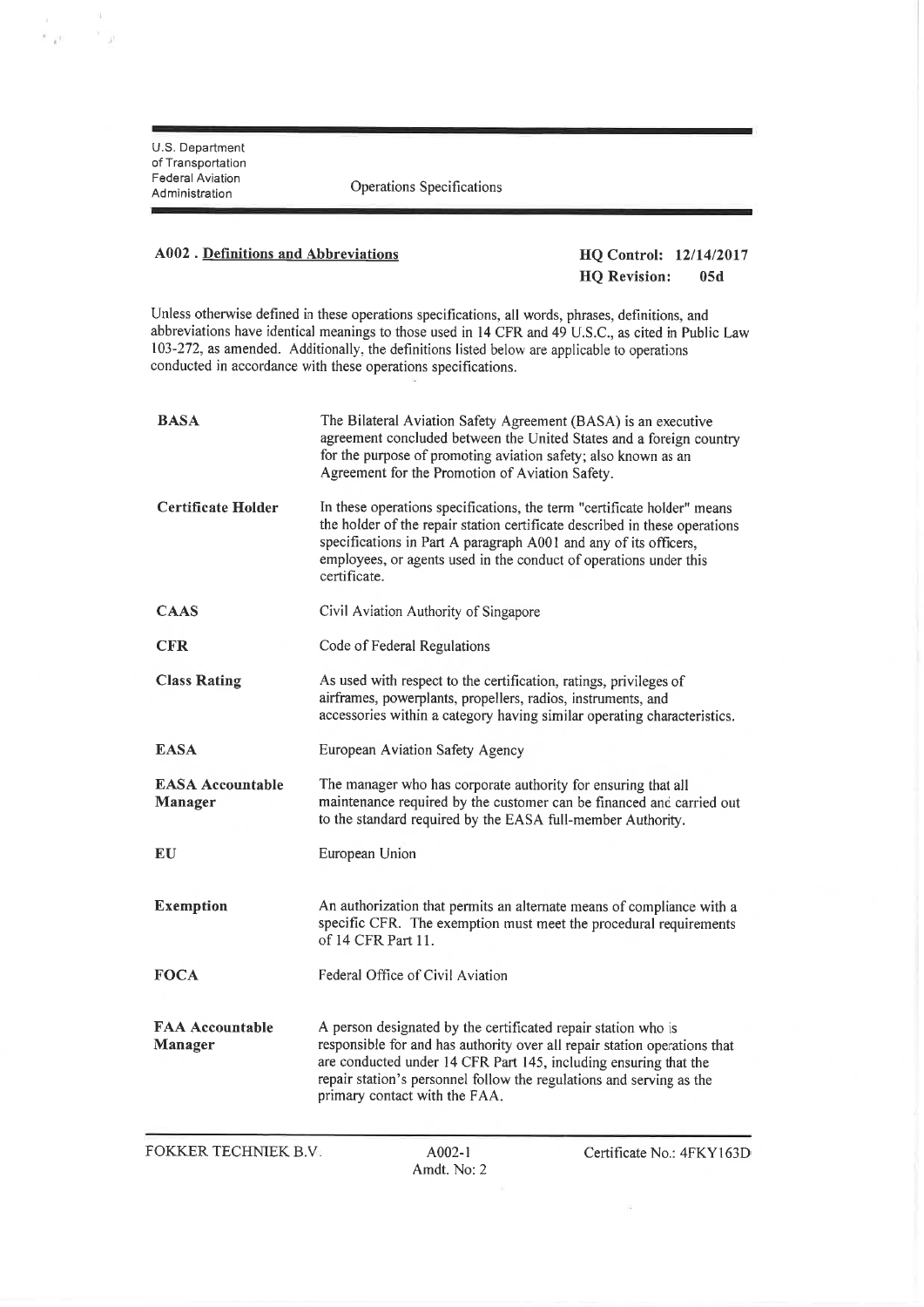| U.S. Department<br>of Transportation<br><b>Federal Aviation</b><br>Administration | Operations Specifications                                                                                                                                                                                                                                                                                                                                                                                                                                                                                                                                                                                |
|-----------------------------------------------------------------------------------|----------------------------------------------------------------------------------------------------------------------------------------------------------------------------------------------------------------------------------------------------------------------------------------------------------------------------------------------------------------------------------------------------------------------------------------------------------------------------------------------------------------------------------------------------------------------------------------------------------|
| Geographic<br>Authorization                                                       | Authorization provided to a repair station located outside the United<br>States to perform maintenance support under contract for a U.S. air<br>carrier (or an operator of U.S.- registered aircraft under 14 CFR<br>Part 129) at a location other than the repair station's main facility. A<br>geographic authorization is issued by the FAA to respond to a U.S. air<br>carrier's or Part 129 foreign operator's need for maintenance at a<br>station where the frequency and scope of that maintenance does not<br>warrant permanently staffing and equipping the station for its<br>accomplishment. |
| <b>Limited Rating</b>                                                             | A rating issued to repair stations for the performance of maintenance<br>on particular makes and models of airframes, powerplants, propellers,<br>radios, instruments, accessories, and/or parts.                                                                                                                                                                                                                                                                                                                                                                                                        |
| <b>Limited Ratings -</b><br><b>Specialized Services</b>                           | Rating issued for a special maintenance function when the function is<br>performed in accordance with a specification approved by the<br>Administrator.                                                                                                                                                                                                                                                                                                                                                                                                                                                  |
| Line Maintenance                                                                  | Any unscheduled maintenance resulting from unforeseen events, or<br>scheduled checks where certain servicing and/or inspections do not<br>require specialized training, equipment, or facilities.                                                                                                                                                                                                                                                                                                                                                                                                        |
| <b>MAG</b>                                                                        | The Maintenance Annex Guidance (MAG) defines the process that<br>the FAA and EASA undertake in the inspection, findings of<br>compliance certification, and monitoring of repair stations, as well as<br>their joint cooperation in quality assurance and standardization activities<br>in support of the EASA Agreement, Annex 2, Maintenance. The term<br>Maintenance Agreement Guidance (MAG) defines the processes and<br>activities applicable to a specific country under an MIP, and is not<br>associated with the EASA Agreement.                                                                |
| Maintenance                                                                       | The inspection, overhaul, repair, preservation, and replacement of<br>parts, but excludes preventive maintenance.                                                                                                                                                                                                                                                                                                                                                                                                                                                                                        |
| <b>U.S./EU Aviation</b><br>Safety Agreement,<br>Annex 2,<br>Maintenance           | Annex 2 covers the reciprocal acceptance of findings of compliance,<br>approvals, documentation and technical assistance regarding approvals<br>and the monitoring of repair stations/maintenance organizations.                                                                                                                                                                                                                                                                                                                                                                                         |
| MIP                                                                               | Maintenance Implementation Procedures (MIP) are procedures for<br>implementing the provisions of a BASA that apply to maintenance<br>performed under 14 CFR Part 145, Section 145.53(b).                                                                                                                                                                                                                                                                                                                                                                                                                 |
| <b>MOE</b>                                                                        | A maintenance organization exposition (MOE) pertains to procedural<br>manuals used by maintenance organizations certificated by a foreign<br>country. The MOE along with the FAA Supplement, sets forth the<br>structure and procedures of the repair station to meet the requirements<br>of 14 CFR Part 145 under a MIP.                                                                                                                                                                                                                                                                                |

 $\begin{array}{ccc} \frac{\partial}{\partial t} & \cdots & \frac{\partial}{\partial t} & \cdots & \cdots & \cdots \\ \frac{\partial}{\partial t} & \frac{\partial}{\partial t} & \cdots & \frac{\partial}{\partial t} & \cdots & \cdots & \cdots \end{array}$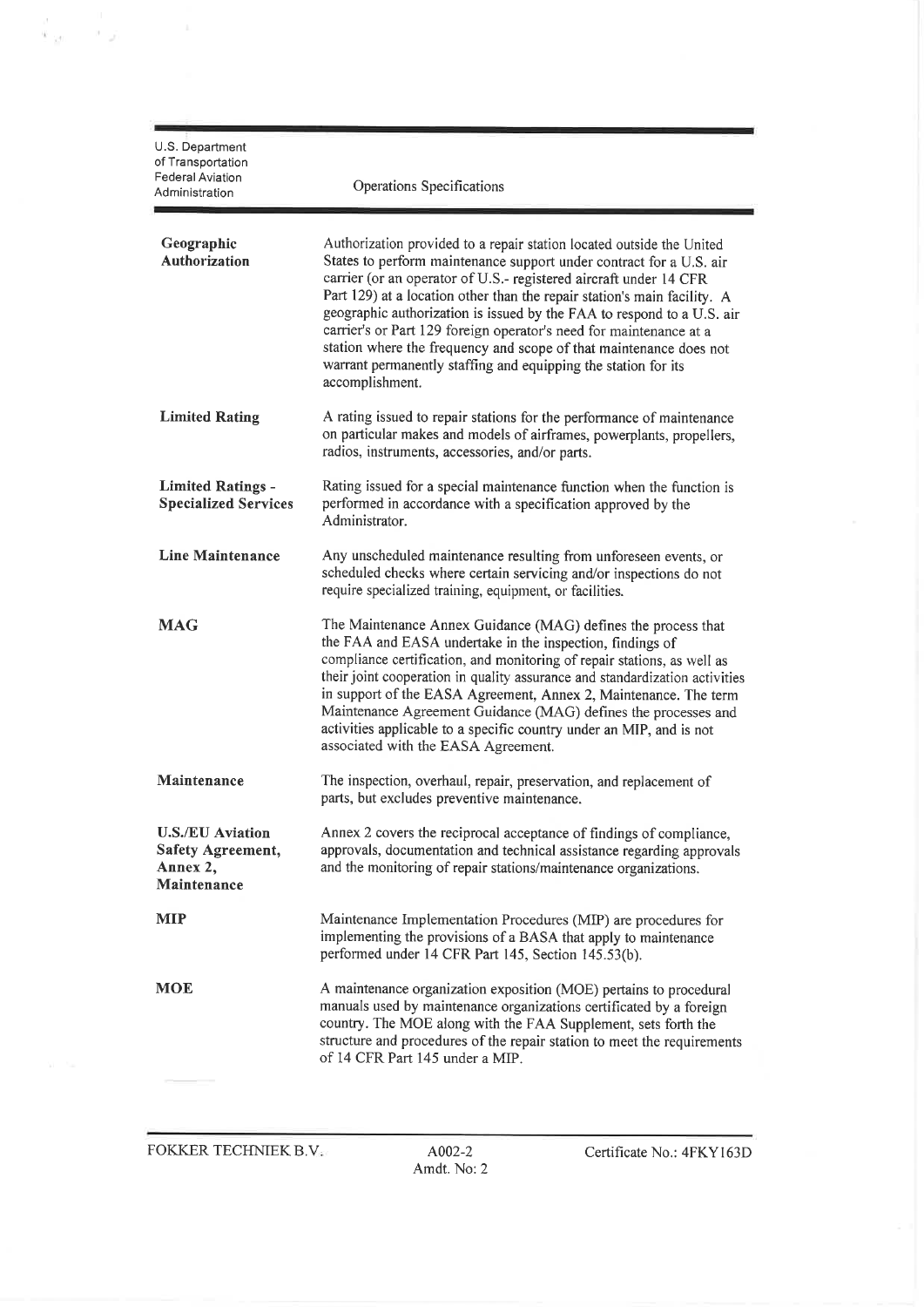| U.S. Department<br>of Transportation<br><b>Federal Aviation</b><br>Administration | Operations Specifications                                                |
|-----------------------------------------------------------------------------------|--------------------------------------------------------------------------|
| <b>Preventive</b><br>Maintenance                                                  | As defined in 14 CFR part 1 and part 43 appendix A,<br>subparagraph (c). |
| $OCM$                                                                             | Quality Control Manual                                                   |
| <b>Repair Station located</b><br>in the United States                             | A FAA certificated repair station located in the United States.          |
| <b>Repair Station located</b><br>outside the United<br><b>States</b>              | A FAA certificated repair station located outside of the United States.  |
| <b>RSM</b>                                                                        | Repair Station Manual                                                    |

1. Issued by the Federal Aviation Administration.<br>2. These Operations Specifications are approved

an<br>Yigi Kigi

| 2. These Operations Specifications are approved by direction of the Administrator.<br>Digitally signed by James Moran, Principal Maintenance Inspector (FS59) |
|---------------------------------------------------------------------------------------------------------------------------------------------------------------|
| [1] SUPPORT INFO: In support of 2018 renewal<br>[2] EFFECTIVE DATE: $5/11/2018$ , [3] AMENDMENT #: 2<br>DATE: 2018.05.11 13:03:48 -05:00                      |
|                                                                                                                                                               |

3. I hereby accept and receive the Operations Specifications in this paragraph.

| Jeff Armilage<br>Vice President/Managing Director<br>Fokker Techniek B.V. |  |                                              |
|---------------------------------------------------------------------------|--|----------------------------------------------|
|                                                                           |  | Armitage, Jeff, FAA Accountable Manager, 145 |

19 JULYE 2018.

Date

FOKKER TECHNIEK B.V.

A002-3 Amdt. No: 2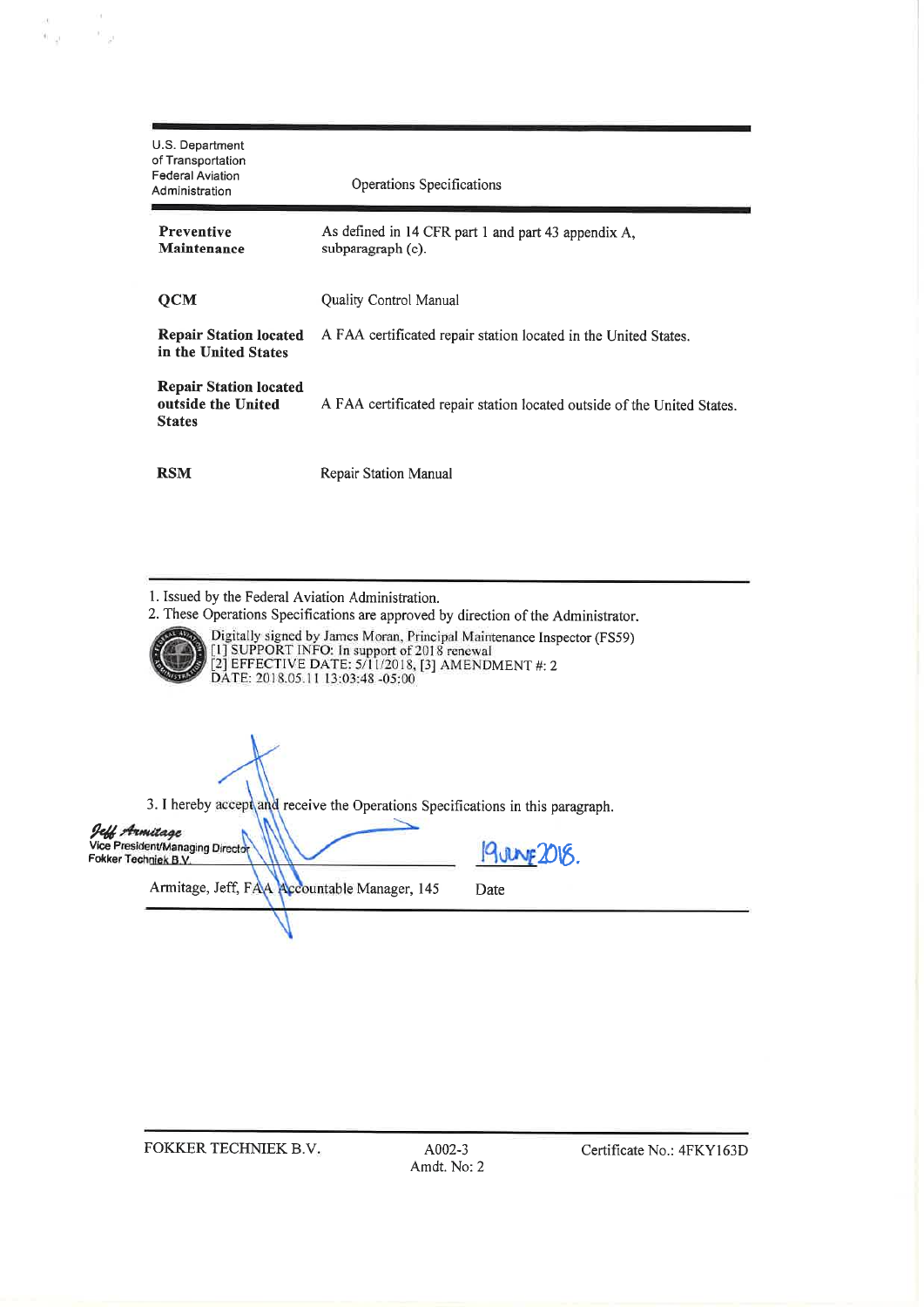Administration Operations Specifications

## **A003 . Ratings and Limitations HQ Control: 04/03/2017**

**HQ Revision: 01a**

The certificate holder is authorized the following Ratings and/or Limitations:

#### **Class Ratings**

None authorized

#### **Limited Ratings**

#### **Rating Manufacturer Make/Model Limitations**

Any other purpose for which the Netherlands FAA finds the applicant's request is appropriate

See Paragraph A060 for EASA ratings. EASA Certificate NL145.1358, Dated March 01, 2022.

#### **Limited Ratings - Specialized Services**

None Authorized

**Rating Specifications Limitations**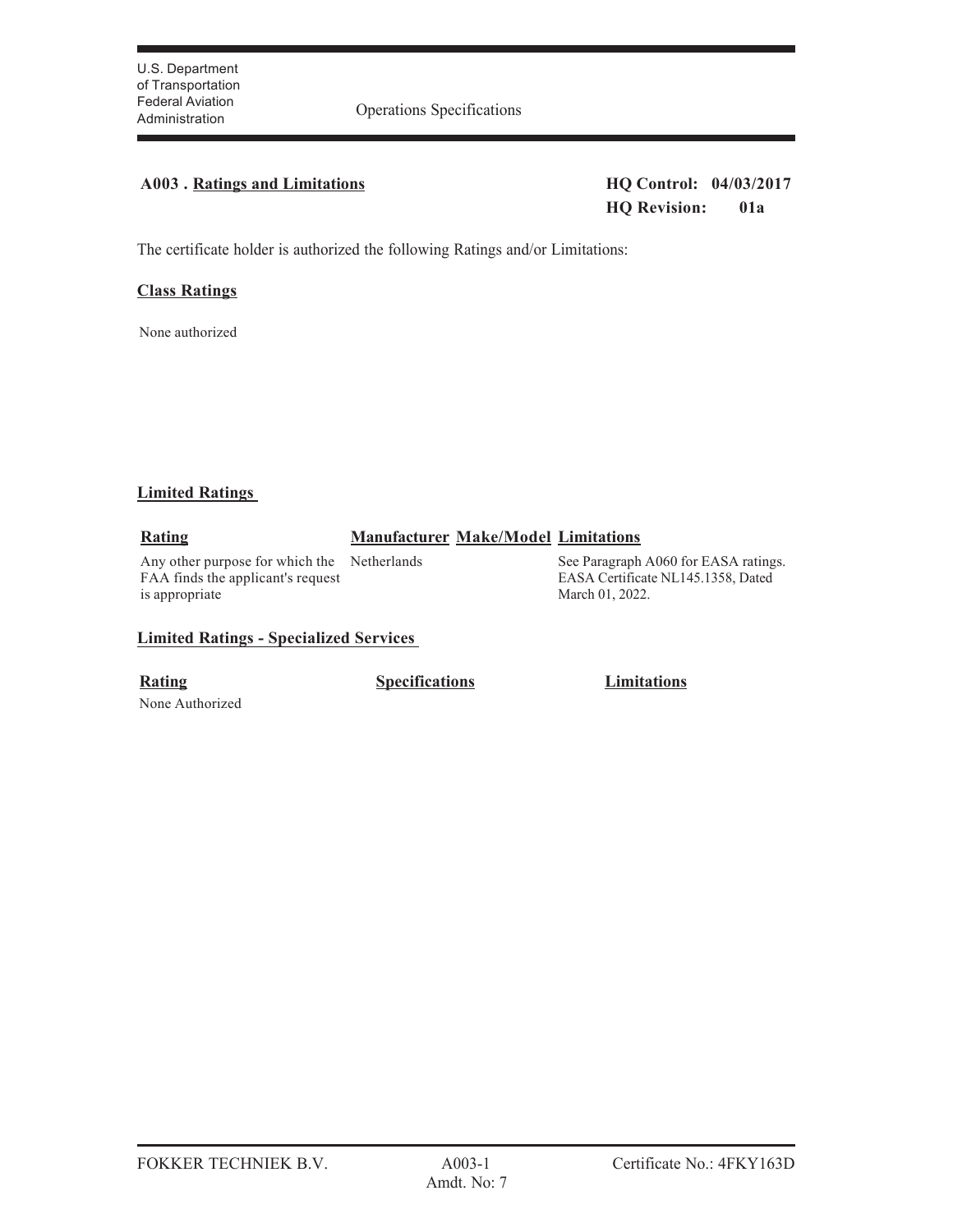U.S. Department of Transportation Federal Aviation

Administration Operations Specifications

- 1. The Certificate Holder applies for the Operations in this paragraph.
- 2. These Operations Specifications are approved by direction of the Administrator.



Digitally signed by James Moran, Principal Maintenance Inspector (FS59) [1] SUPPORT INFO: In Support of Renewal [2] EFFECTIVE DATE: 6/8/2022, [3] AMENDMENT #: 7 DATE: 2022.06.08 09:16:22 -05:00

3. I hereby accept and receive the Operations Specifications in this paragraph.

|                                           | june 15, 2022 |  |
|-------------------------------------------|---------------|--|
| Jacco Van Stel, Quality Assurance Manager | Date          |  |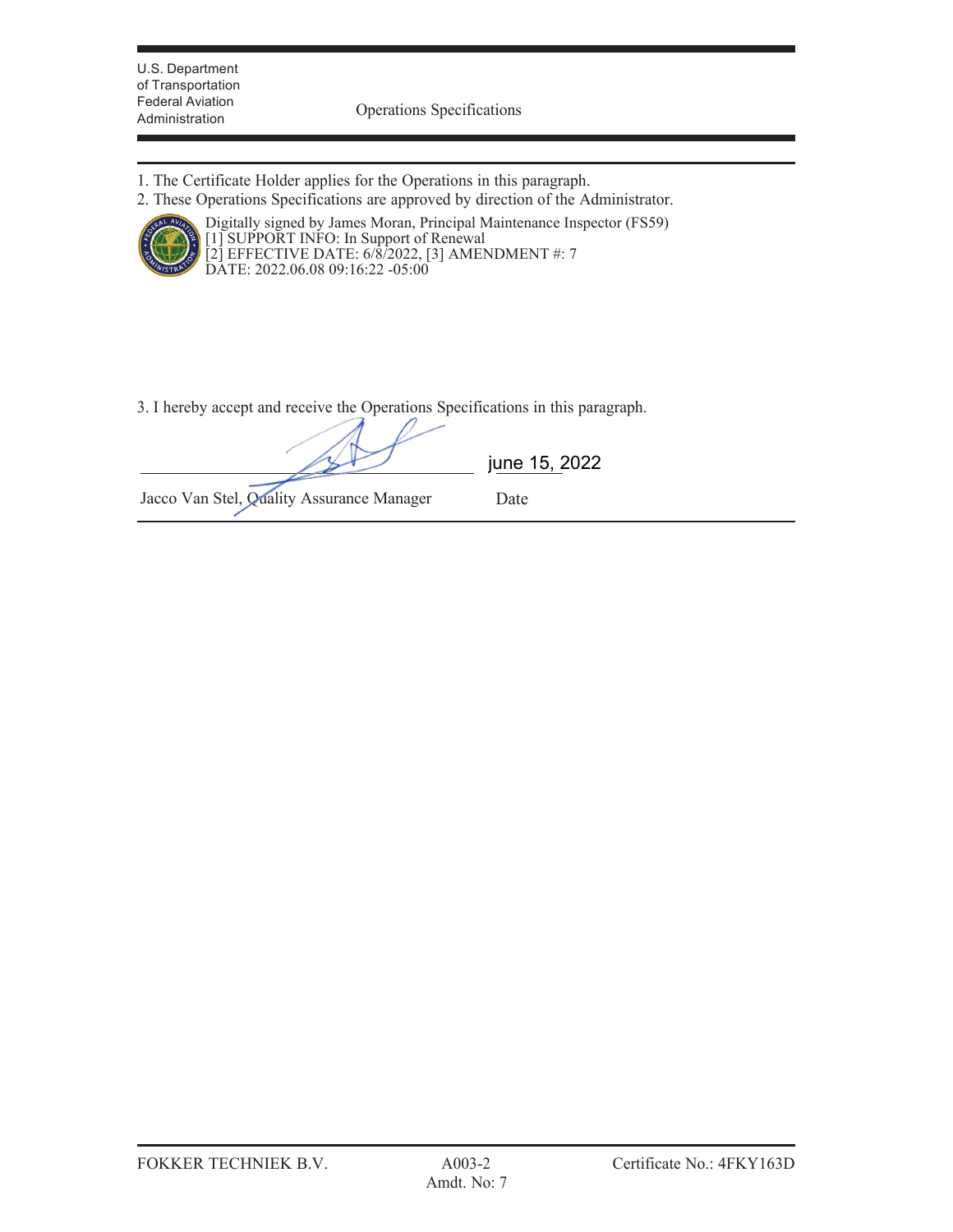$\sim$ 

Operations Specifications

#### **HQ Control: 09/23/1998** A004. Summary of Special Authorizations and Limitations **HQ Revision:** 010

#### a. The certificate holder, in accordance with the reference paragraphs, is authorized to:

|                                                                                                                                                                       | Reference<br>Paragraphs |
|-----------------------------------------------------------------------------------------------------------------------------------------------------------------------|-------------------------|
| Use an acceptable electronic recordkeeping system, electronic/digital signature,<br>and/or electronic media.                                                          | A025                    |
| Perform maintenance with ratings for repair stations located outside the United<br>States under a Bilateral Aviation Safety Agreement with Maintenance<br>Provisions. | A060                    |
| Perform work, excluding continuous operations, at additional locations other than D100<br>at its primary Fixed Location.                                              |                         |

#### b. The certificate holder is not authorized and shall not:

|                                                                                                                                                                                                                                                                            | Reference<br>Paragraphs |
|----------------------------------------------------------------------------------------------------------------------------------------------------------------------------------------------------------------------------------------------------------------------------|-------------------------|
| Use Exemptions.                                                                                                                                                                                                                                                            | A005                    |
| Perform work, including continuous operations, at additional locations other than<br>at its primary fixed location.                                                                                                                                                        | A101                    |
| Conduct operations choosing to have an antidrug and alcohol misuse prevention<br>program.                                                                                                                                                                                  | A449                    |
| Perform maintenance in accordance with foreign repair station geographic<br>authorizations.                                                                                                                                                                                | <b>B050</b>             |
| Perform line maintenance for cert, holders conducting operations under Parts<br>121 and 135 and for foreign carriers/persons operating non-U.S. registered<br>aircraft in common carriage under Part 129, apart from D100 which authorizes<br>that work away from station. | D <sub>107</sub>        |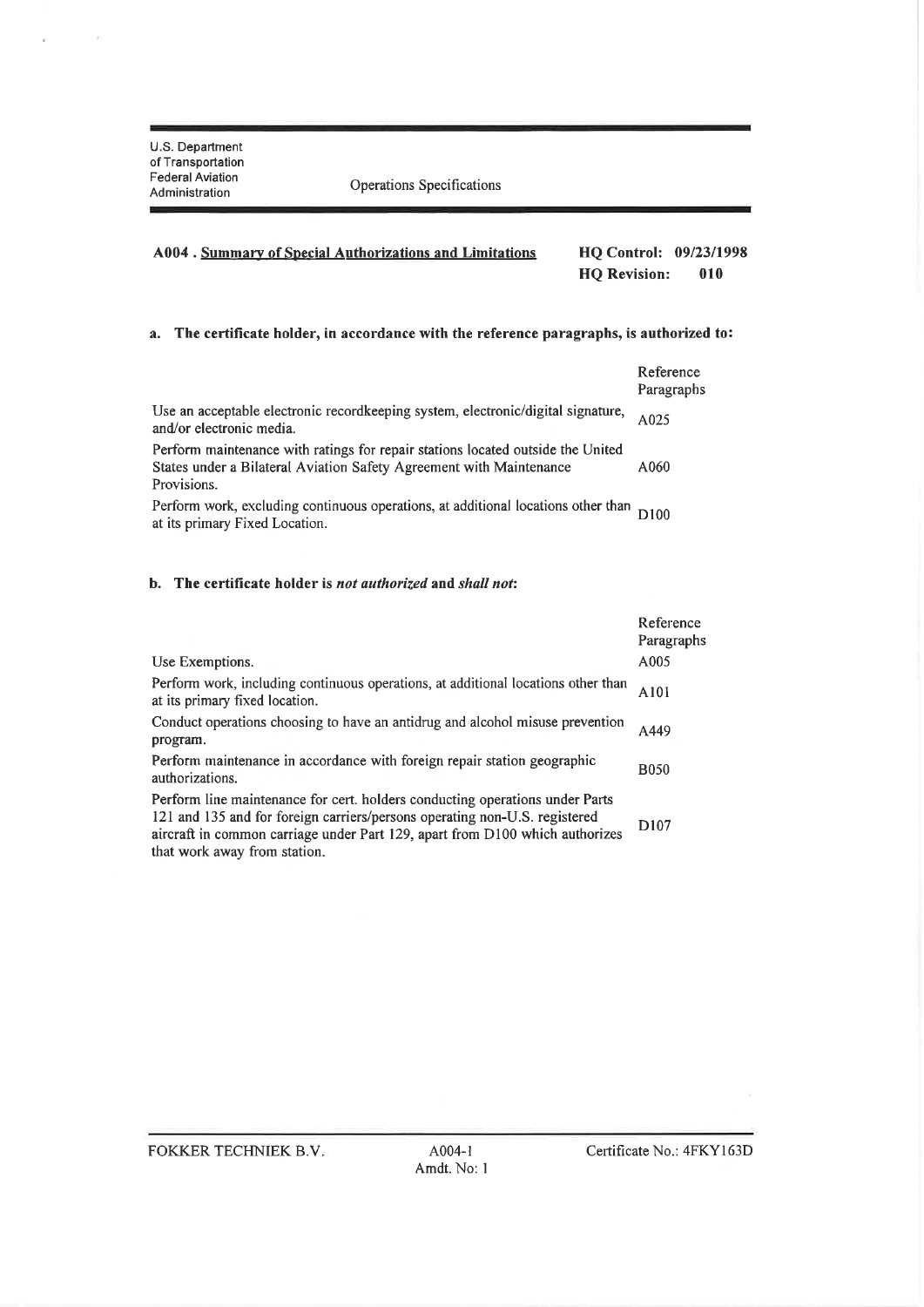×

Operations Specifications

1. Issued by the Federal Aviation Administration.

2. These Operations Specifications are approved by direction of the Administrator. Digitally signed by James Moran, Principal Maintenance Inspector (FS59)<br>[1] SUPPORT INFO: Added aircraft types and para A025, D100, updated A004,<br>A003 [2] EFFECTIVE DATE: 2/14/2019, [3] AMENDMENT #: 1<br>DATE: 2019.02.14 10:31:03 -06:00

3. I hereby except and receive the Operations Specifications in this paragraph.

 $26/2/2019$ NA Accountable Manager, 145 Armitage, Vel Date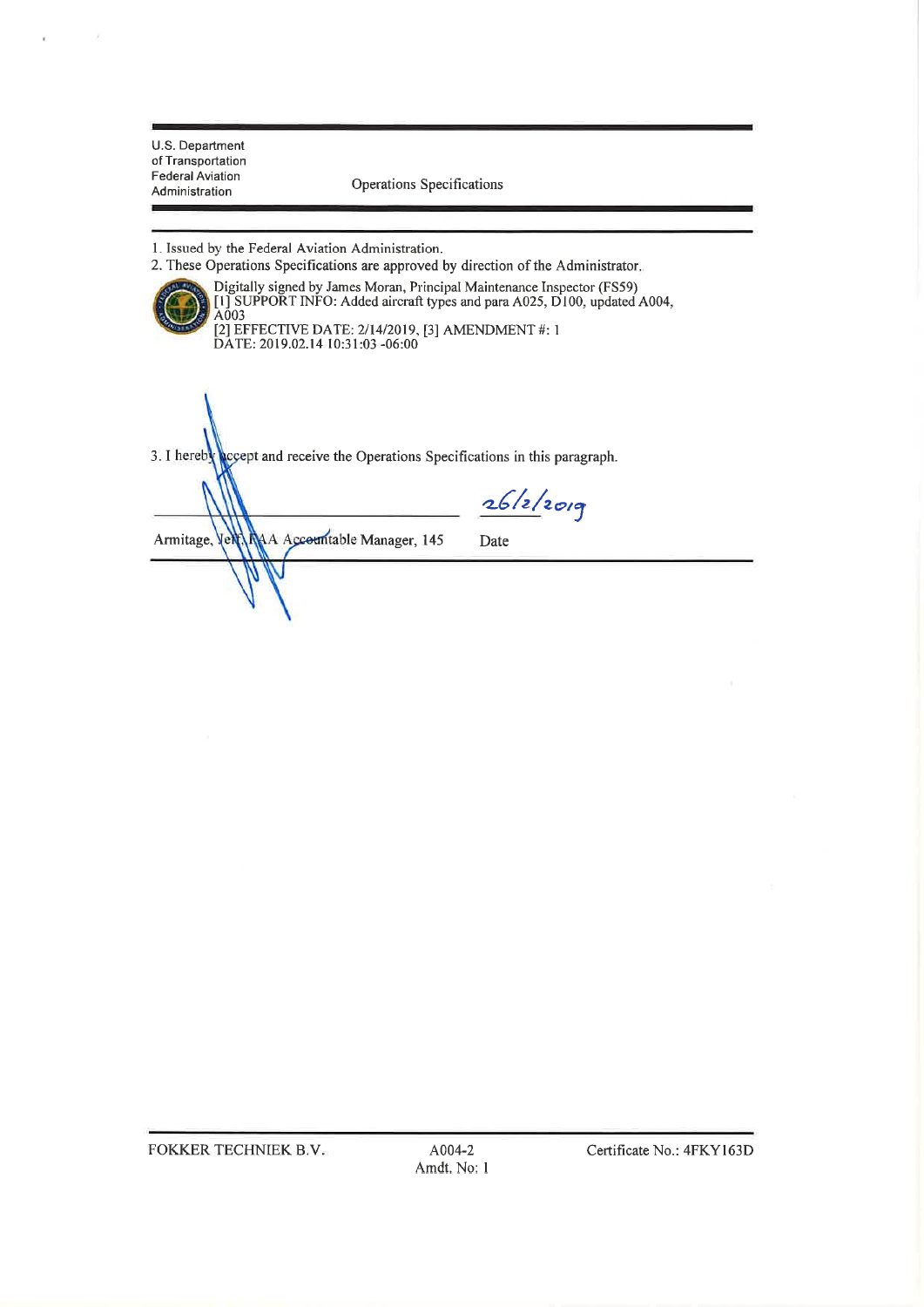Administration Operations Specifications

## **A007 . Designated Persons HQ Control: 09/08/2021**

**HQ Revision: 03a**

a. The personnel listed in the following table are designated to officially apply for and receive operations specifications for the certificate holder indicated below.

| $1400x + 1$ Designated 1 ersons to Apply for and Accelve Authorizations |                 |                         |                                              |  |  |
|-------------------------------------------------------------------------|-----------------|-------------------------|----------------------------------------------|--|--|
| Title                                                                   | <b>Name</b>     | <b>Parts Authorized</b> | <b>Email Address</b>                         |  |  |
| FAA Accountable Manager, 145 Van Dijk, Roland A,D                       |                 |                         | roland.vandijk@fokkertechniek.com            |  |  |
| <b>Ouality Assurance Manager</b>                                        | Van Stel, Jacco | $\mathsf{IA}$ .D        | $\parallel$ jacco.vanstel@fokkertechniek.com |  |  |

|  |  | Table 1 – Designated Persons to Apply for and Receive Authorizations |
|--|--|----------------------------------------------------------------------|
|--|--|----------------------------------------------------------------------|

b. The following personnel listed in Table 2 are designated by the certificate holder to receive Information for Operators (InFO) messages for the certificate holder as indicated below. A receipt for the information by an operator or person is not required.

#### **Table 2 – Designated to Receive InFO Messages**

| <b>Name</b> | <b>Email Address</b>                                        |                       | Telephone No.   Type of Information to Receive |
|-------------|-------------------------------------------------------------|-----------------------|------------------------------------------------|
|             | Roland Van Dijk   roland.vandijk@fokkertechniek.com         | $+35(0)652844968$ ALL |                                                |
|             | Jacco Van Stel $\parallel$ jacco vanstel@fokkertechniek.com | $+31(0)164618227$ ALL |                                                |

*niek*

1. Issued by the Federal Aviation Administration.

2. These Operations Specifications are approved by direction of the Administrator.



Digitally signed by James Moran, Principal Maintenance Inspector (FS59) [1] SUPPORT INFO: In support of reneal [2] EFFECTIVE DATE: 6/8/2022, [3] AMENDMENT #: 7 DATE: 2022.06.09 07:10:15 -05:00

3. I hereby accept and receive the Operations Specifications in this paragraph.

|                                           | june 15, 2022 |  |
|-------------------------------------------|---------------|--|
| Jacco Van Stel, Quality Assurance Manager | Date          |  |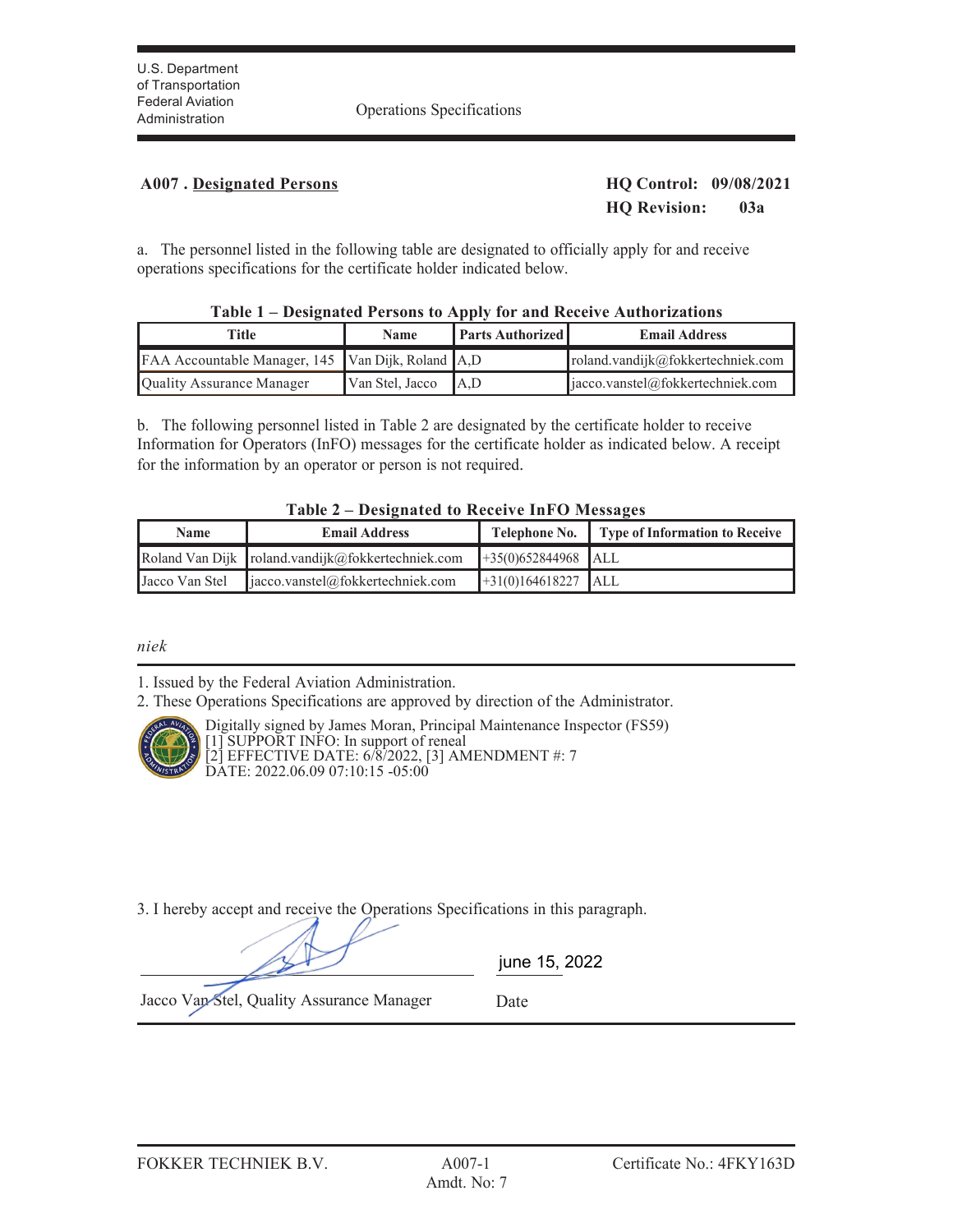Operations Specifications

#### A025. Electronic/Digital Recordkeeping System, HQ Control: 04/03/2017 **Electronic/Digital Signature, and Electronic Media HQ Revision:**  $00<sub>b</sub>$

 $a$ . The certificate holder is authorized to use an acceptable electronic/digital recordkeeping system, described and/or referenced in this paragraph (if none, enter N/A.)

MOE Part 7-FAA Supplement Version 2 July. 2019

 $<sub>b</sub>$ </sub> The certificate holder is authorized the use of the following electronic/digital signature procedures (if none, enter "N/A").

 $N/A$ 

The certificate holder is authorized to use electronic media for the repair station and quality  $\mathbf{c}$ . control manuals, if acceptable (if none, enter "N/A").

 $N/A$ 

1. The Certificate Holder applies for the Operations in this paragraph.

2. These Operations Specifications are approved by direction of the Administrator. Digitally signed by James Moran, Principal Maintenance Inspector (FS59)<br>[1] SUPPORT INFO: In support of request<br>[2] EFFECTIVE DATE: 11/1/2019, [3] AMENDMENT #: 1 DATE: 2019.11.01 13:44:51 -05:00

3. I heretly accept and receive the Operations Specifications in this paragraph.

Jeff Armitage Vice President/Managing Director Eekker Techniek B.V.

13NOU2019

Jeff Armiage, FAA Accountable Manager, 145

Date

FOKKER TECHNIEK B.V.

A025-1 Amdt. No: 1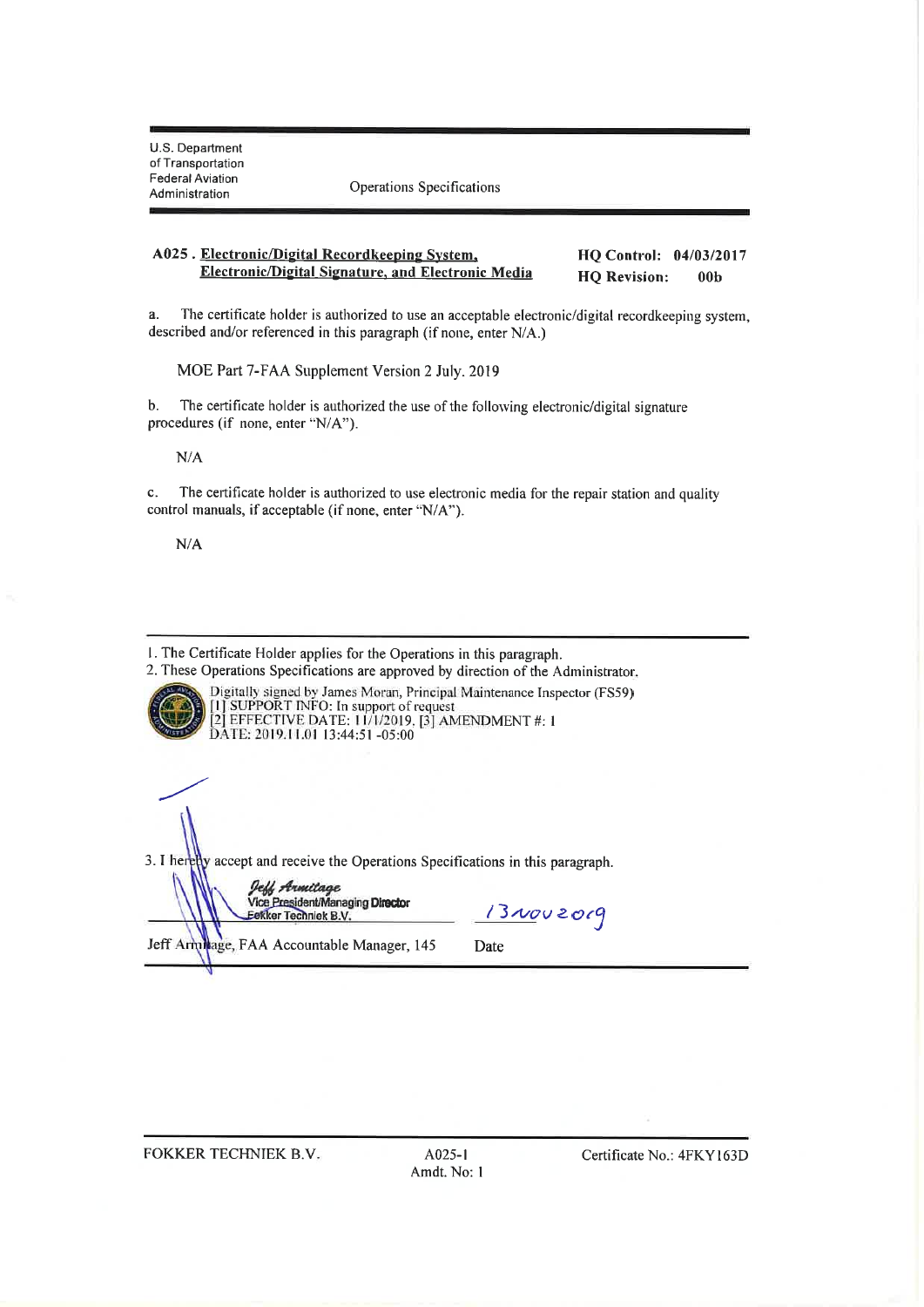Operations Specifications

#### A060. Ratings for Repair Stations Located Outside the United HQ Control: 06/07/2018 **States Under a Bilateral Aviation Safety Agreement with HO** Revision: **Maintenance Provisions**  $01a$

a. The certificate holder is authorized the following EASA ratings where the scope of work is authorized by the appropriate aviation authority. The FAA may issue a repair station certificate with appropriate ratings under 14 CFR Part 145, § 145.53(b) provided A060 satisfies:

- (1) The rating comparison chart and guidance in the applicable MAG
- (2) Ratings are limited by type and weight of aircraft
- (3) Ratings are issued either for base or line maintenance
- (4) Ratings are not listed in operations specification A003 per the prospective MAG procedures.

b. The certificate holder is authorized the following aircraft ratings per the scope of work identified in the Aircraft Ratings Table below:

| <b>AIRCRAFT RATINGS</b>                             | <b>Approval Certificate and Scope of Work</b> |
|-----------------------------------------------------|-----------------------------------------------|
| A-1 Aeroplanes/Airships (above 5700 kg) NL.145.1358 |                                               |

c. The certificate holder is authorized the following engine and APU ratings per the scope of work identified in the Engine Ratings Table below:

| <b>ENGINE RATINGS</b> | Approval Certificate and Scope of Work |  |
|-----------------------|----------------------------------------|--|
| IB-11<br>Turbine      | INL 145.1358                           |  |

d. The certificate holder is authorized the following ratings for components other than complete engines or APU per the scope of work identified on the Ratings for Components Table below:

| <b>RATINGS for COMPONENTS</b> | Approval Certificate and Scope of Work |
|-------------------------------|----------------------------------------|
| C-1 Air Cond & Pres           | NL.145.1358 as per capability list.    |
| C-4 Doors & Hatches           | NL.145.1358 as per capability list.    |
| C-5 Electrical Power          | NL.145.1358 as per capability list.    |
| C-6 Equipment                 | NL.145.1358 as per capability list.    |
| C-7 Engine-APU                | NL.145.1358 as per capability list.    |
| C-8 Flight Controls           | NL.145.1358 as per capability list.    |
| C-9 Fuel-Airframe             | NL.145.1358 as per capability list.    |
| C-12 Hydraulic                | NL.145.1358 as per capability list.    |
| C-14 Landing Gear             | NL.145.1358 as per capability list.    |
| C-15 Oxygen                   | NL.145.1358 as per capability list.    |
| C-17 Pneumatic                | NL.145.1358 as per capability list.    |
| C-18 Protection               | NL.145.1358 as per capability list.    |
| C-19 Windows                  | NL.145.1358 as per capability list.    |
| C-20 Structural               | NL 145.1358 as per capability list.    |

**FOKKER TECHNIEK B.V.**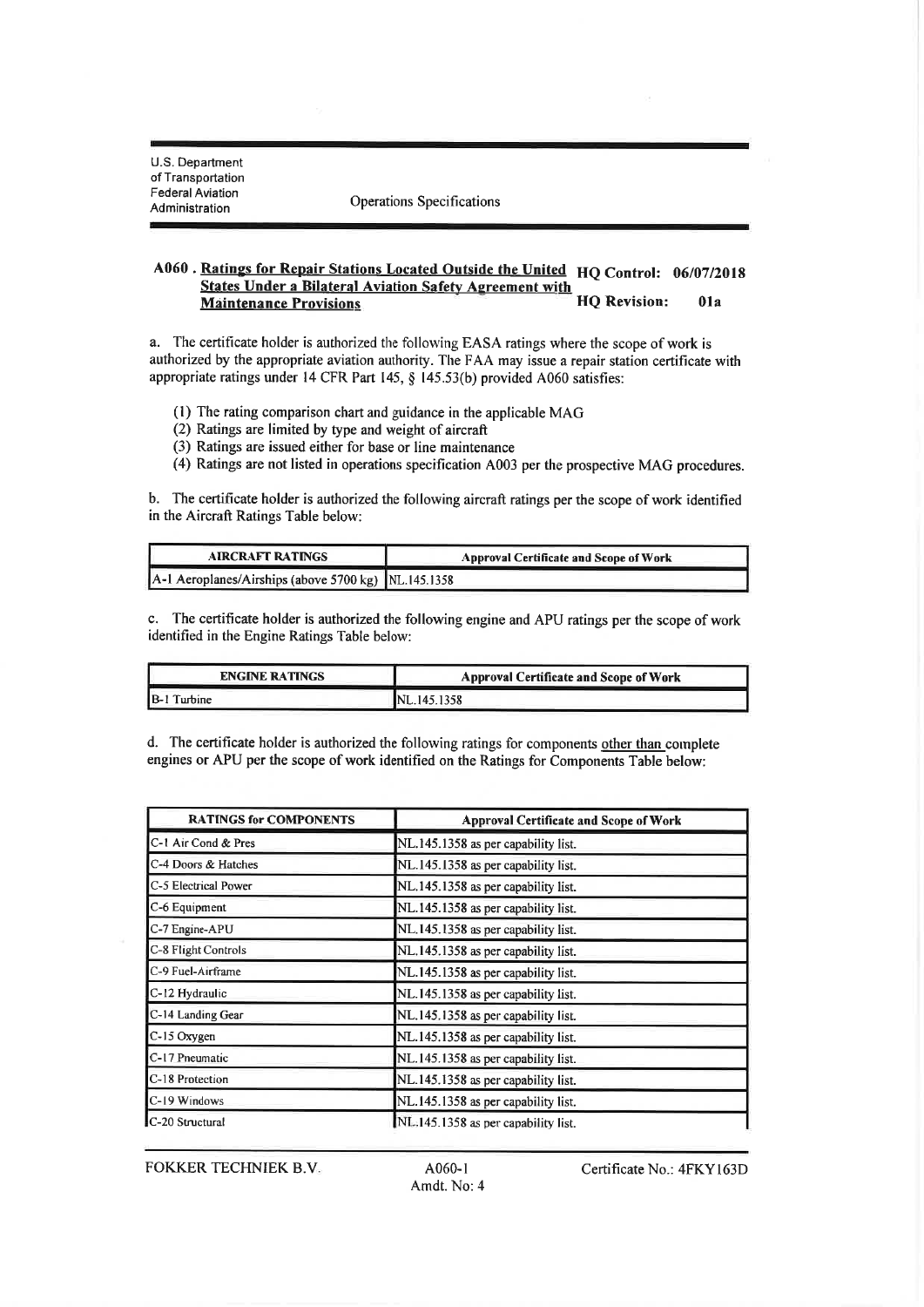**Operations Specifications** 

| <b>RATINGS for COMPONENTS</b> | Approval Certificate and Scope of Work |  |
|-------------------------------|----------------------------------------|--|
|-------------------------------|----------------------------------------|--|

e. The certificate holder is authorized the following specialized services ratings per the scope of work identified on the Ratings for Specialized Services Table below:

| <b>RATINGS for SPECIALIZED SERVICES</b> | Approval Certificate and Scope of Work                  |
|-----------------------------------------|---------------------------------------------------------|
| D-1 Nondestructive Inspection (NDI)     | Rontgen, Ultrasonic, Eddy current, Penetrant, Magnetic. |

1. The Certificate Holder applies for the Operations in this paragraph.

2. These Operations Specifications are approved by direction of the Administrator.



Digitally signed by James Moran, Principal Maintenance Inspector (FS59)<br>[1] SUPPORT INFO: In support of MOC approval change/date<br>[2] EFFECTIVE DATE: 7/12/2021, [3] AMENDMENT #: 4 DATE: 2021.07.12 10:53:47 -05:00

3. I hereby accept and receive the Operations Specifications in this paragraph.

18-jul-2021

Jacco Van Stel, Quality Assurance Manager

Date

**FOKKER TECHNIEK B.V.**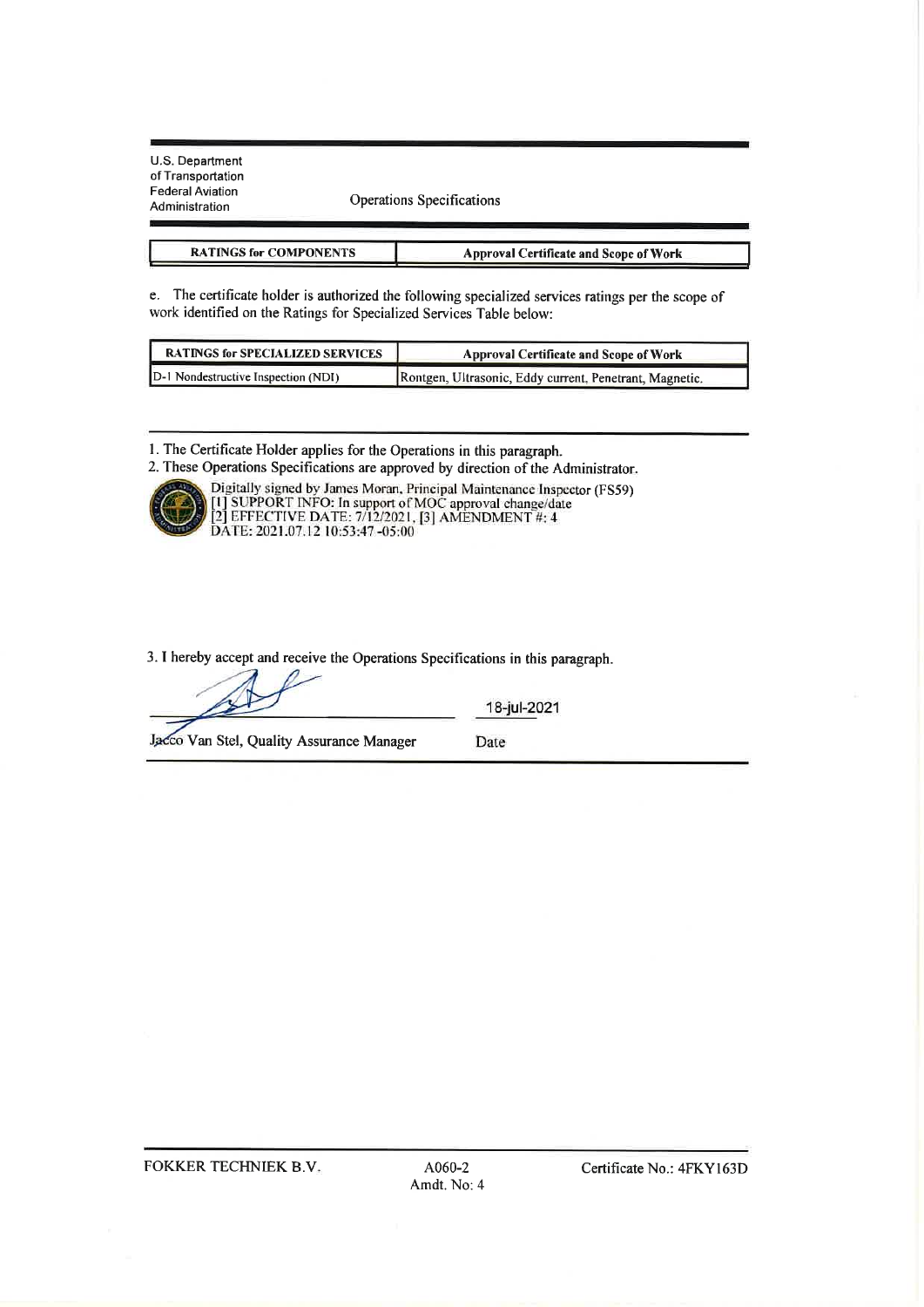U.S. Department of Transportation<br>Federal Aviation Operations Specifications Administration Table of Contents Part D  ${\rm HQ}$  CONTROL DATE **EFFECTIVE AMENDMENT NUMBER** DATE 100 Work to be Performed at a Place Other Than the<br>100 Repair Station Fixed Location(s) 11/16/2004 03/06/2020  $\sqrt{2}$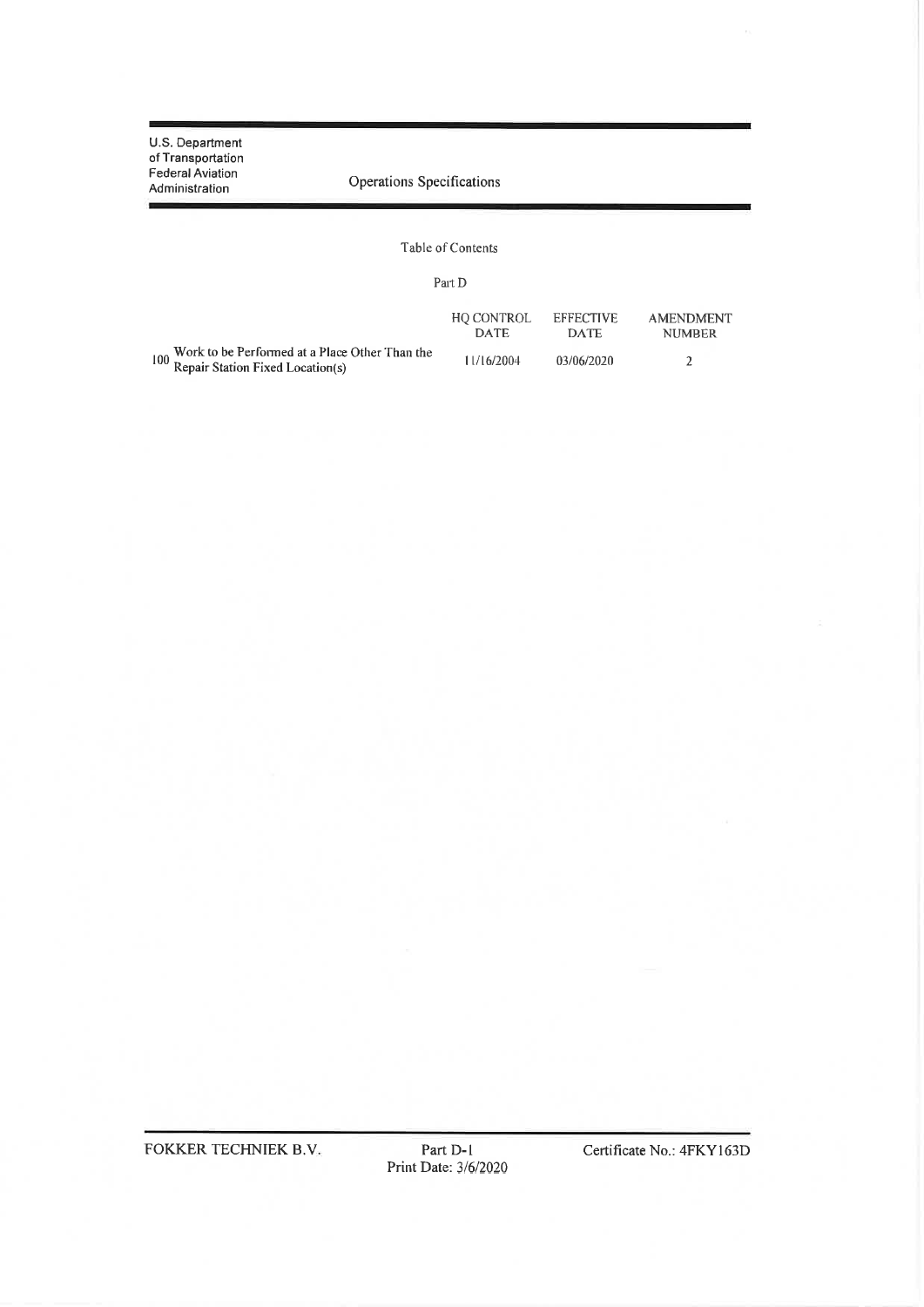Operations Specifications

#### D100. Work to be Performed at a Place Other Than the Repair HQ Control: 11/16/2004 **Station Fixed Location(s) HQ Revision:** 050

a. The certificate holder may perform work at a place other than its Fixed Location (as listed in paragraph A001, and paragraph A101 if issued, of these operations specifications) provided it has the facilities, material, equipment and technical personnel to perform the work authorized in the following table.

| Table 1                                                                                                                                 |                                                      |                                                      |
|-----------------------------------------------------------------------------------------------------------------------------------------|------------------------------------------------------|------------------------------------------------------|
| <b>Work Authorized</b>                                                                                                                  | <b>Repair Stations Manual</b><br><b>References</b>   | <b>Quality Control Manual</b><br><b>References</b>   |
| Fokker Techniek may provide<br>maintenance service for which it is<br>Irated<br>due to special circumstances or on a<br>recurring basis | MOE Part 7-FAA Supplement<br>version 3, Feb 12, 2020 | MOE Part 7-FAA Supplement<br>version 3, Feb 12, 2020 |

- b. The certificate holder may not perform continuous operation at a facility other than the station's Fixed Location listed in paragraph A001, and paragraph A101 if issued.
- c. Line Stations. Privileges of a line station, as set forth by the EASA certificate and scope of work and located within the country where the main facility is domiciled are listed in Table 1 are authorized.
- d. Work may be due to a special circumstance or on a recurring basis. If on a recurring basis, the repair station must have procedures in its manual.